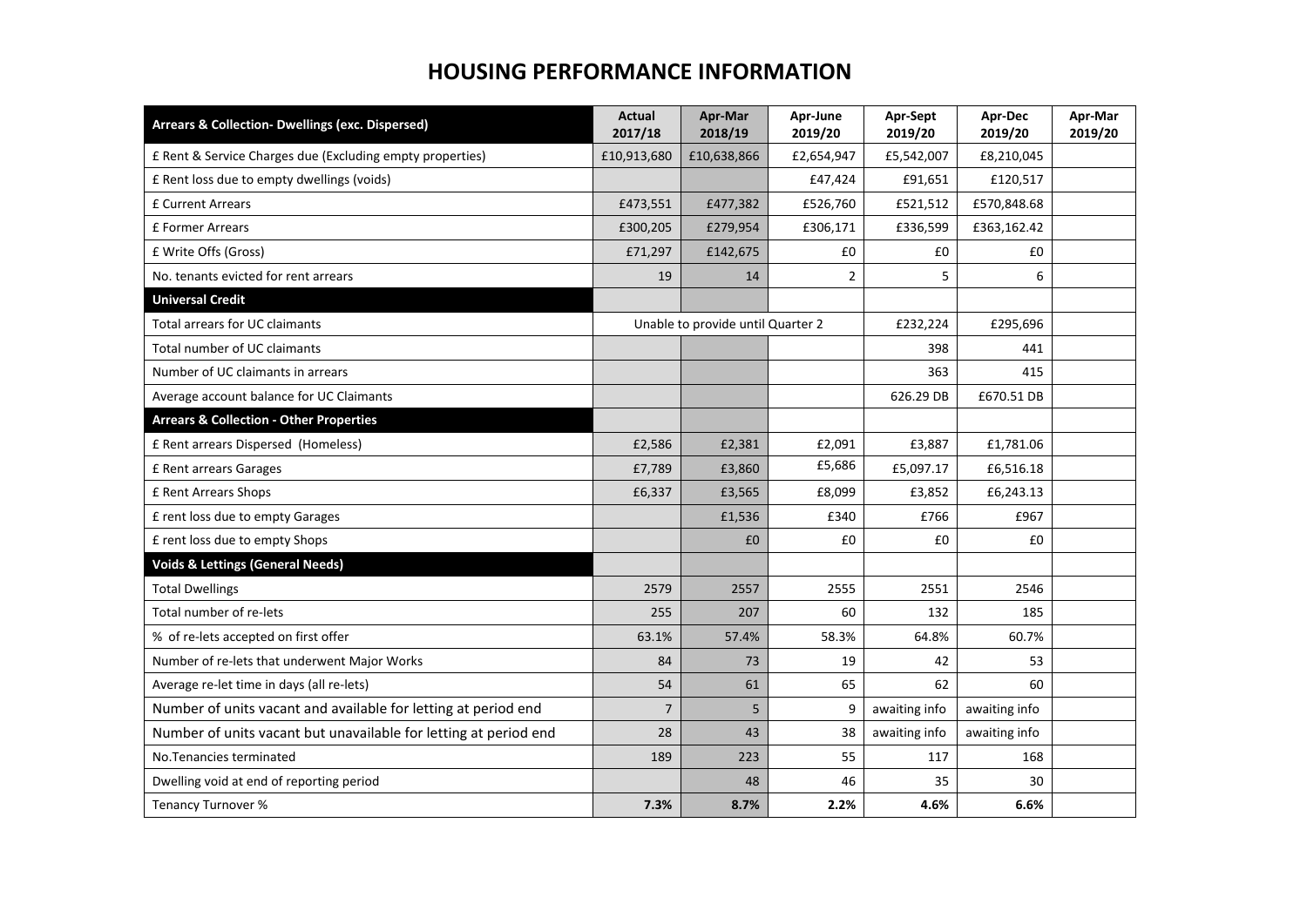| <b>Major Works &amp; Cyclical Maintenance</b>                                               | <b>Actual</b><br>2017/18                 | Apr-Mar<br>2018/19 | Apr-June<br>2019/20 | Apr-Sept<br>2019/20 | Apr-Dec<br>2019/20 | Apr-Mar<br>2019/20 |
|---------------------------------------------------------------------------------------------|------------------------------------------|--------------------|---------------------|---------------------|--------------------|--------------------|
| Percentage of dwellings with a gas safety certificate renewed by<br>anniversary             |                                          | 100%               | 100%                | 100%                | 100%               |                    |
| Percentage of homes that fail to meet the Decent Homes Standard                             |                                          |                    | 0%                  | 0%                  | 0%                 |                    |
| Homelessness FROM APRIL 2018                                                                |                                          |                    |                     |                     |                    |                    |
| Average days in temporary (dispersed) accommodation                                         | 58.8                                     | 61                 | 61                  | 50                  | 61                 |                    |
| Average days in B&B accommodation                                                           | 5.81                                     | 6.6                | 18                  | 14                  | 11                 |                    |
| Number of triage assessments                                                                | Unable to<br>provide<br>until<br>2018/19 | 528                | 137                 | 300                 | 412                |                    |
| Number of Homeless Prevention cases opened                                                  |                                          | 146                | 29                  | 67                  | 82                 |                    |
| Number of Homeless Relief cases opened                                                      |                                          | 142                | 45                  | 108                 | 147                |                    |
| Number that failed to attend appointments                                                   |                                          | 73                 | 27                  | 55                  | 73                 |                    |
| Number of Successful Prevention cases                                                       |                                          | 95                 | 26                  | 58                  | 83                 |                    |
| Number of Successful Relief cases                                                           |                                          | 77                 | 40                  | 88                  | 128                |                    |
| Number cases closed without successful outcome                                              |                                          | 34                 | 20                  | 29                  | 41                 |                    |
| Number of decisions made that main housing duty is not owed                                 |                                          | 16                 | 4                   | $\overline{7}$      | 10                 |                    |
| Number owed the main housing duty (final duty)                                              |                                          | 6                  | 0                   | $\mathbf 0$         | $\overline{2}$     |                    |
| <b>Employees</b>                                                                            |                                          |                    |                     |                     |                    |                    |
| Average permanent employee headcount                                                        | 43                                       | 50                 | 49                  | 49                  |                    |                    |
| Number of leavers                                                                           | 9                                        | 6                  | $\overline{2}$      | $\overline{2}$      | 5                  |                    |
| Ave. working days lost / sickness absence                                                   | 11.3                                     | 14.1               | 21.3                | 19                  | 19                 |                    |
| <b>Customer Complaints</b>                                                                  |                                          |                    |                     |                     |                    |                    |
| The number of Stage 1 complaints upheld in the year                                         | 3                                        | 5                  | 1                   | 1                   | 1                  |                    |
| <b>Direct Debit Payers</b>                                                                  |                                          |                    |                     |                     |                    |                    |
| Total number of direct debit payers (includes full and partial)                             |                                          |                    |                     | 949                 | 1029               |                    |
| <b>Water Charge Collection</b>                                                              |                                          |                    |                     |                     |                    |                    |
| Number of rent agreements where a water support tariff or help to pay<br>scheme is in place | 552                                      | 801                | 875                 | 891                 | 897                |                    |